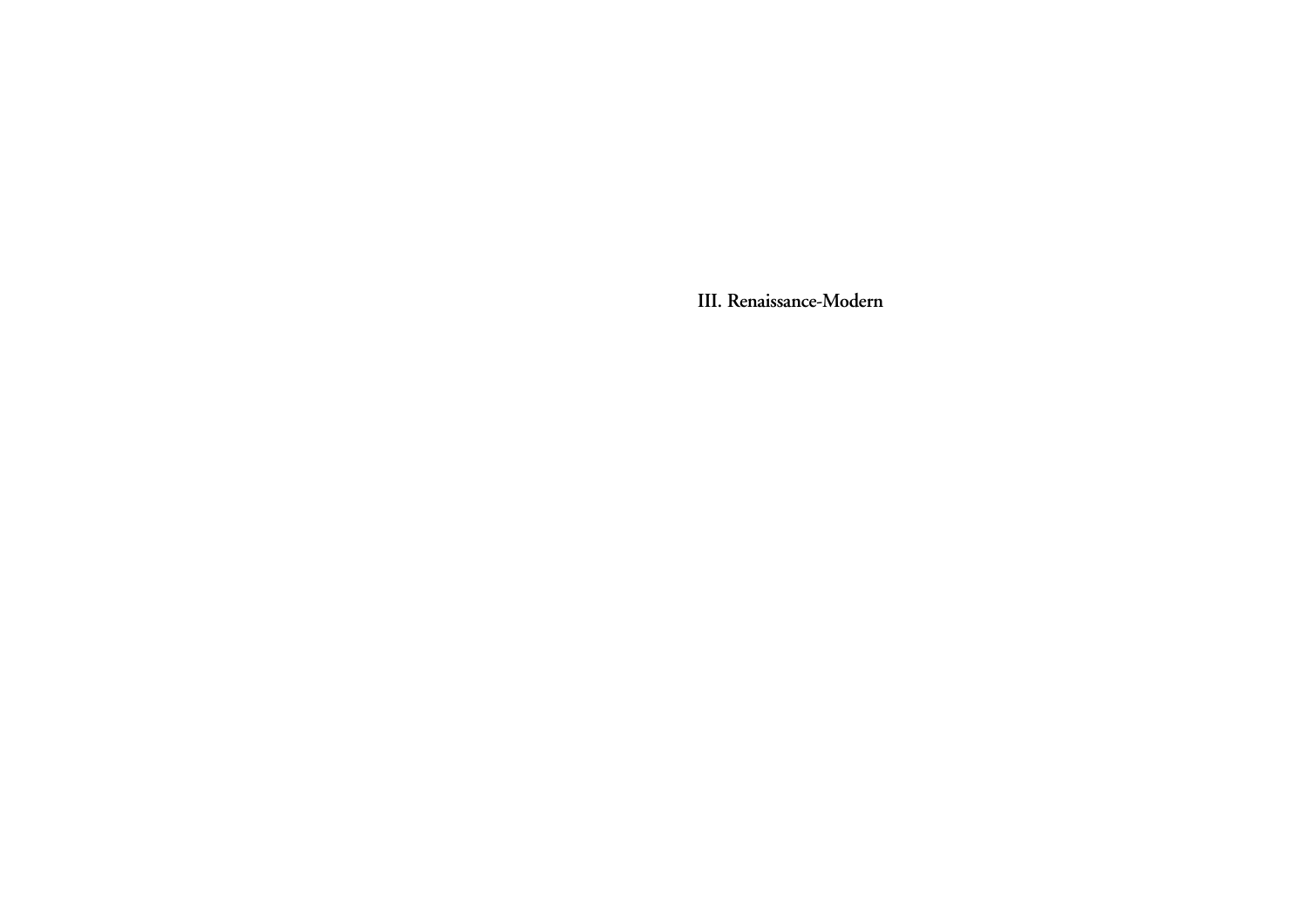# *Leonardo Bruni's* **Cicero Novus**

The importance of Leonardo Bruni in the history of early Renaissance has long been recognized but his *Cicero Novus*, unfortunately, has rarely become a subject of extensive argument. An exceptional case, now a classic essay on it, is E. B. Fryde's article, **1** "The Beginnings of Italian Humanist Historiography: *The New Cicero of Leonardo Bruni*." **<sup>2</sup>** In this informative study Fryde discusses the significance of the *Cicero Novus* as an instance of the attempt at historiography, placing it in the intellectual development of Bruni as a historian. He also provides us with the relevant and useful information about the sources employed by Bruni, particularly Plutarch's *Life of Cicero*.

To follow precisely the intellectual development of Bruni, or for that matter, of any Renaissance humanist, is an extremely difficulty task because of the complexity involved in dating the manuscripts. In Bruni's case, however, the foundation has been prepared by Hans Baron's pioneering works, according to which it is fairly certain that his attitude to the past shows the development, in broad outline, from that of panegyric to that of history. If the latter is more objective and philologically oriented, the "panegyric" "in order to impress its readers effectively," as Bruni in his maturity (1440) says, "must at times go "beyond the truth.'"**<sup>3</sup>**

*11*

<sup>1.</sup> Cf. Hans Baron, ed. *Leonardo Bruni Aretino: Humanistisch-philosophische Schriften mit einer Chronologie seiner Werke and Briefe* (Leipzig, 1938); Hans Baron, *The Crisis of the Early Italian Renaissance* (Princeton, 1955); Ditto, *From Petrarch to Leonardo Bruni* (London, 1968); Ditto, *In Search of Florentine Civic Humanism* (Princeton, 1988); *The Humanism of Leonardo Bruni: Selected Texts*, trans. G. Griffiths, J. Hankins & D. Thompson (New York, 1987).

<sup>2.</sup> *English Historical Review* 95 (1980): 533–52, rpt. in *Humanism and Renaissance Historiography* (London, 1983), pp. 33-53.

<sup>3.</sup> *Epistola* VIII 4, quoted in Baron, *From Petrarch to Leonardo Bruni*, p. 153.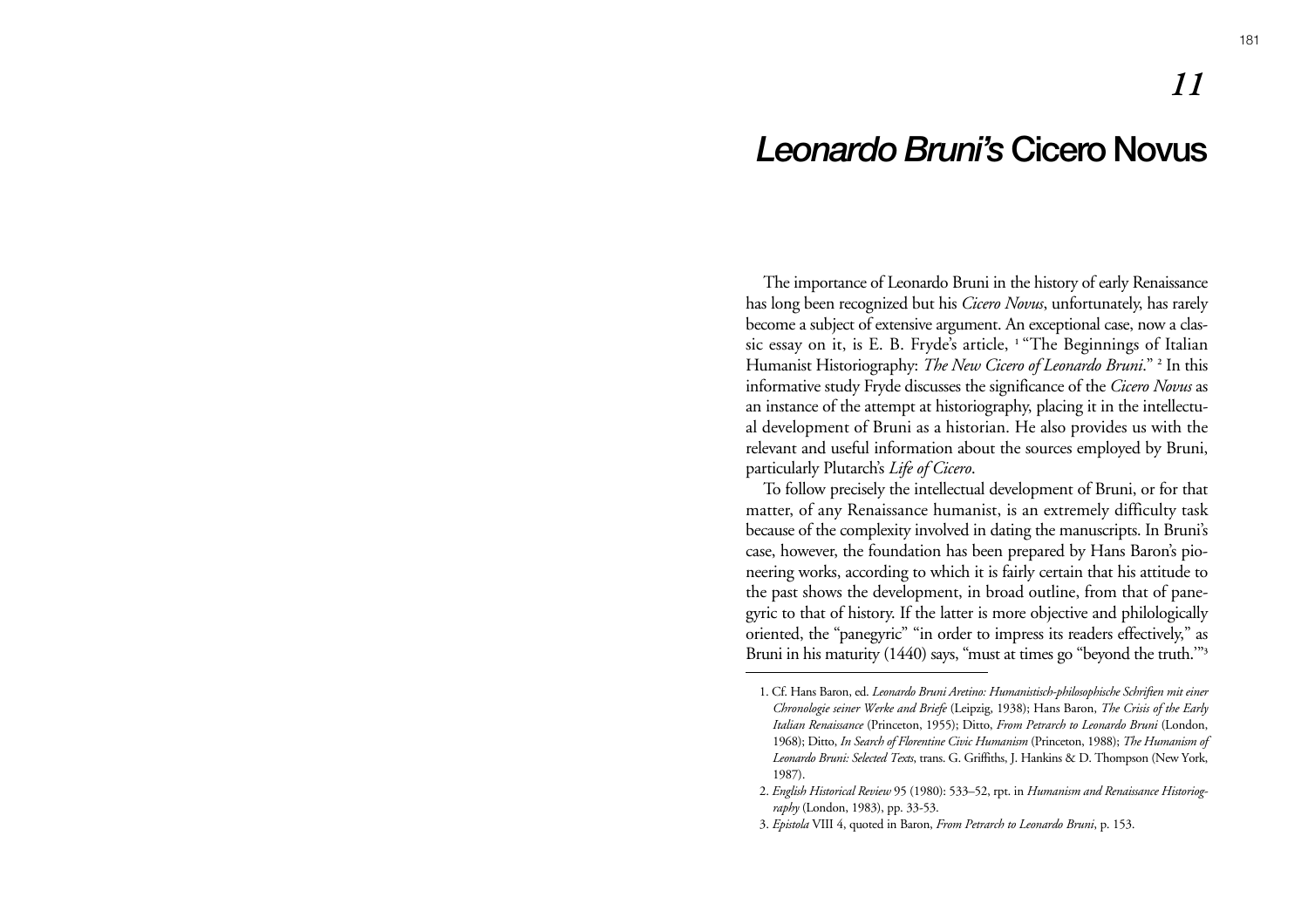One of the key factors that made Bruni so tendentious as to be labeled a "panegyric" writer can be sought, as Hans Baron repeatedly emphasizes, in the political situation in which Florence was placed in the early 1400s. With the ascendancy of the monarchies and tyrannies in northern Italy, there arose with renewed vigor the revival of the medieval idea of Universal Monarchy. Under these circumstances, those humanists who had been convinced of the twin ideals of liberty and learning were compelled to seek patronage in unexpected quarters, either changing their mind or making a compromise. Especially decisive is the year 1402 when, with the death of Giangaleazzo Visconti, the powerful monarch of Milan, "the political fate of the peninsula and the future of republican freedom in Italy seemed to depend on the Florentine citizens who decided to keep up their lonely resistance.**" <sup>4</sup>** It was there and then that the republican ideal was reconfirmed in contradistinction to the tradition of monarchy and the attempt was made to reconstruct the republican ideal, both seeking its origin in and comparing it with the ancient republic of Rome. The "panegyric" tendencies are then to be seen mainly in the direction of republicanism. In this politico-cultural picture of the early 1400s, *Cicero Novus* comes almost as a perfect fit, which is arguably written in a few years after 1401 and, in its tenor, shows a blatant strain of the "panegyric."

The purpose of the present essay, reflecting the above-mentioned background, is simple and straightforward, i.e., an interpretive re-examination of the text of Bruni's *Cicero Novus*, not in the context of politico-cultural history and a personal development but rather in the generic framework of biography as such. For I believe such an elementary undertaking has not been sufficiently done and is still in order. And fortunately, with the recent publication of the new critical edition by Paolo Viti we are in a better position to do so. **<sup>5</sup>**

*I*

The occasion that brought about Leonardo Bruni's decision to make

a new Latin translation of Plutarch's *Life of Cicero* is memorably described by himself in the brief introduction to the text. One day as it so happened that the Latin translation of Plutarch's *Life of Cicero*, which we know was done by lacopo Angeli da Scarperia between 1400 and 1401, came into his hand. **<sup>6</sup>** Before this event, Bruni proudly told us, he had gone through the experience of avidly and closely reading it in the original Greek. Now browsing over this Latin version, he found the translation inaccurate and in his assessment he could not but denounce the translator as not erudite enough (non satis eruditum) (p. 416). By this "not sufficiently erudite," Bruni meant that the translator was not only ignorant of ancient Greek (the language from which to translate) —ignorante grecarum litterarum—but also poorly gifted and learned in his command of Latin (the language into which to translate)—ariditate quadam ingenii. In short, lacopo Angeli's translation is doubly in need of improvement, in terms of both Greek interpretation/reading and Latin expression/writing. He therefore took upon himself the task of correcting and improving this poor state of the deformed Latin (deformitati latine lingue) (p. 416). One will naturally expect that the result of his task was what we have as it stands; as it turned out, however, contrary to our expectation and much to our surprise, that was not the case.

What must have initially been conceived of as a project of correction of and improvement on the unlearned and unrefined version eventually came out as no true translation whatsoever. For it came to pass, as he went on with his translation, that even Plutarch's original version did not seem to him to do justice enough to Cicero. He thought that it did not live up to his own image of this great man: considero, ne ipse quidem Plutarchus desiderium mei animi penitus adimplevit (p. 416). (I think that even Plutarch himself did not fulfill my wishes and aspirations sufficiently.) Bruni's adoring picture of Cicero is too grand to be satisfactorily met by what is originally given by Plutrach:

Quippe multis pretermissis, que ad illustrationem summi viri vel maxime pertinebant, cetera sic narrat, ut magis ad comparationem

<sup>4.</sup> Baron, ibid., p. 104.

<sup>5.</sup> Leoardo Bruni, *Opere Letterarie e Politiche* (Torino: UTET, 1996), pp. 413–99. Henceforward quotations from Bruni are from this edition and their translations are all mine.

<sup>6.</sup> For the general situation in the early Renaissance of the various Latin translations of Plutarch's *Parallel Lives*, see R. V. Giustiniani, "Sulle Tradizioni Latine delle 'Vite' di Plutarco nel Quattrocento," *Rinascimento: Rivista dell'Istituto Nazionale di Studi sul Rinascimento*, 2nda Serie Vol. 1 (1961).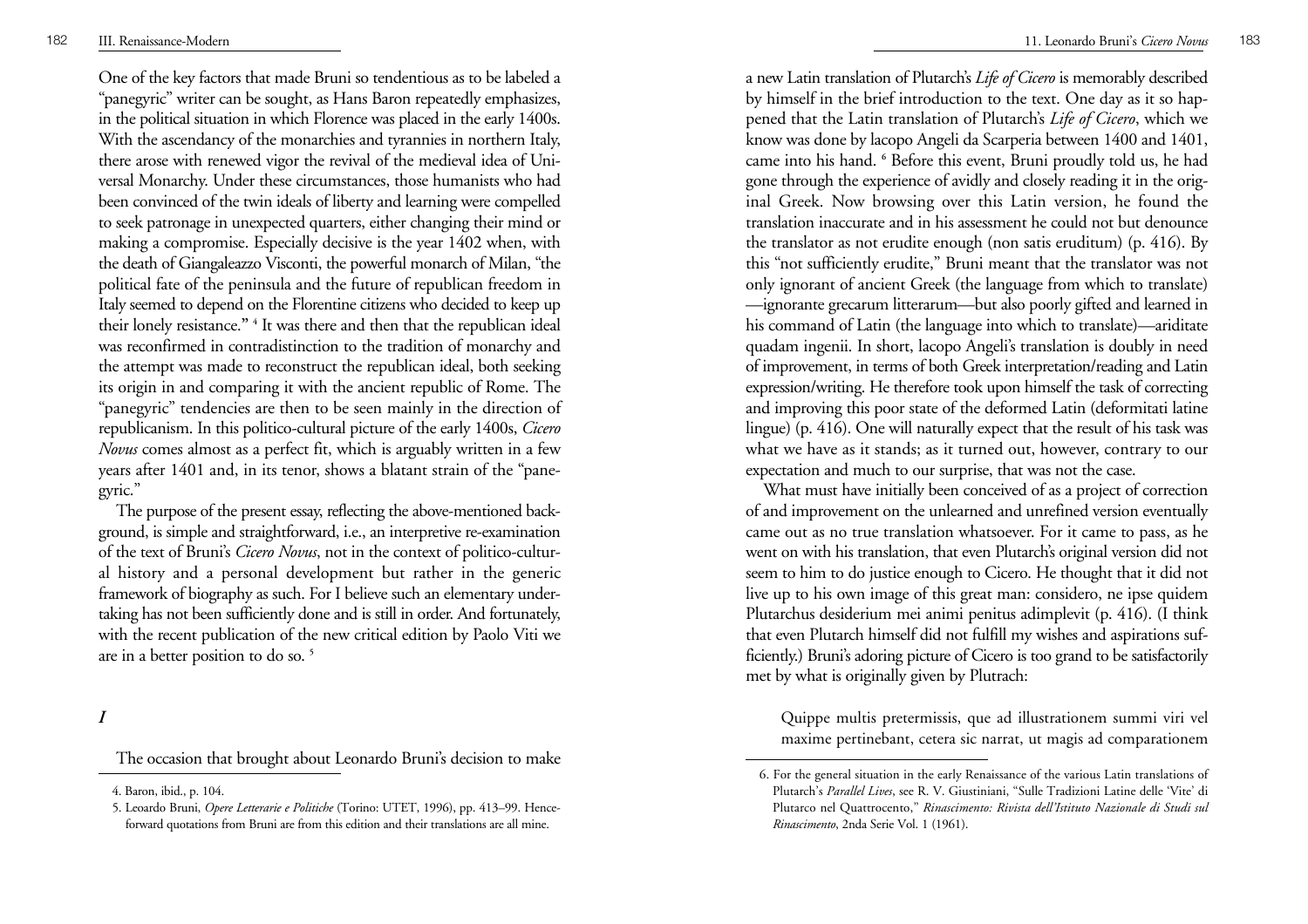suam, in qua Demosthenem preferre nititur, quam ad sincerum nar randi iudicium accommodari videantur. (p. 416; 418) (In fact, leaving aside many things that would best contribute to the illustration of this great man, Plutarch narrates other things, in such a way as more to endorse the comparison where Demosthenes is put in a preferable light than to conform to the narrative decorum.) What is at stake here is neither grammatical precision nor stylistic refine-

ment in the business of translation. At first Bruni found fault with lacopo Angeli's translation both in its interpretation of the original and in its Latin presentation. But now he was bold enough to take exception to the original Plutarchan text itself, overstepping what we now suppose is the translator's duty and business. It is perhaps crucial to understand that Bruni here exemplifies the contemporary attitudes of Renaissance human ism toward ancient texts, which is analyzable as: (a) [in reception] the correct interpretation of the ancient texts, (b) [in expression] the rhetor ical refinement, and (c) [in representation] the illustration of the ancient exemplary model. If his original intention had consisted merely in the textual transaction of correct and good translation alone Bruni's business would not have included the third element, a sort of transtextual move. In my understanding, the truth is that precisely because his real concern was how to represent, as the best political, ethical and artistic model, the ancient illustrious personality, and since he had a special interest in and admiration for Cicero—desiderium animi—he could not choose but to take the Plutarchan text to task for, as it were, its *accurate insincerity*. In its essentials his "desiderium animi," which made him commit a purposeful misreading (trans-translation) of the text, must be regarded as one of the important faces of the Renaissance humanism. Of the use and function of the humanist disciplines, he seems to have

been more than convinced. It must not be sought, he must have thought, neither in the technical accomplishment of truthful translation nor in the blindfold belief in what the ancient authorities set forth. In fine, the business of translation as such, however accurate and elegant it may be accomplished, is always short of the mark. What is in order, instead, is <sup>a</sup> *critical and ideal* reconstruction of history. This humanist venture of reconstruction calls for, according to Bruni's ideas, four elements: (a) the collection and collation of relevant sources, (b) the setting up of a certain principle of its own, (c) the use of critical reflection, and (d) the mobilization of its own ideal and judgment.

Nos igitur et Plutarcho et eius interpretatione omissis, ex iis que vel apud nostros vel apud Grecos de Cicerone scripta legeramus, ab alio exorsi principio vitam et mores et res gestas eius maturiore digestione et pleniore notitia, non ut interpretes sed pro nostro arbitrio voluntateque, descripsimus. (p. 418)

(Therefore, putting aside Plutarch and the translation of his work, using instead what we can collect from both our own and ancient Greek sources on the matter of Cicero, and basing ourselves on a distinct principle of our own, we described his life, his habits and his actions with more mature reflection and ampler information, not acting as translator but as being dictated by our judgment and ideal.)

Boldly and explicitly Bruni abandons his function as a translator ("interpretes"), making known his intention to write a piece of history in accordance with his own aspirations. But this does not mean—he hastens to add—an arbitrary indulgence in encomiastic prejudice, spelling out his wishful thinking. He claims as much explicitly that reason and proof will and must underline his exposition of the ancient ideal:

Est autem nihil a nobis temere in historia positum, sed ita ut de singulis rationem reddere et certa probatione asserere valeamus. (p. 418) (However, nothing in our story is written without rhyme or reason, but rather in such a way as every single item is given its ground and is affirmed with certain and sure proof.)

Then what kind of reason and proof does Bruni bring to bear on the changes, alterations and rearrangements he has to make in Plutarch's account? To answer this question it is probably useful to make an attempt at a kind of typology of Cicero criticism.

*II*

It is no exaggeration to say that since its inception in classical antiq-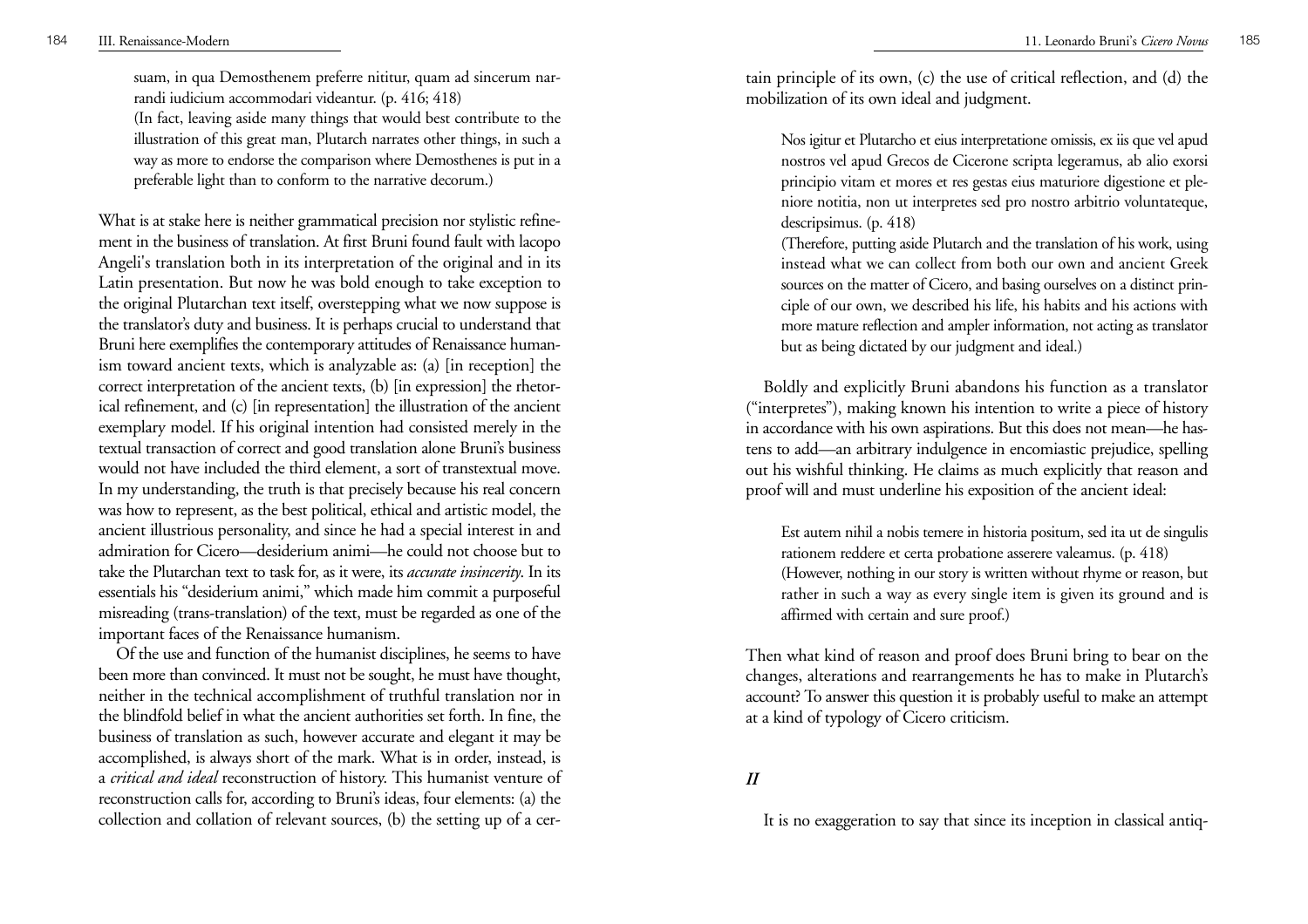uity the account of Cicero, be it biographical or otherwise, has always been controversial. The detractors as well as admirers have long since made their presence felt. The extremely negative assessment, originating in Dio Cassius toward the end of the third century A.D., came a long way to find its modern representative in Theodor Mommsen (1817–1903) in the nineteenth-century Germany. Likewise, the positive view, starting with Quintillian and strengthened by the Renaissance admirers, found its modern supporter, for example, in Anthony Trollope in Victorian England. **<sup>7</sup>** In a way it is amazing to see why opinions are divided so far apart over a single individual. One reason for this discrepancy in evaluation can be sought in the fact that he is a man of no single trade, being at once orator, politician, philosopher, and even military commander. Depending on which aspect of his multifaceted personality we find ourselves particularly attached to, the whole picture will naturally change for better or worse.

True, at least on one point there can be a general consensus among positive and negative views: no one would either detract or praise Cicero in the capacity of military commander. (Should there be one inclined to celebrate him as *imperator* it would be none other than Cicero himself in his mood of self-praise.) But, when it comes to Cicero the philosopher, opinions are divided in the extreme. Some like Petrarch revere him as a Stoic philosopher, **<sup>8</sup>** some like Theodor Mommsen denounce **9** him as a poor interpreter of Greek philosophy, while the Renaissance period in general saw in him an exemplary philosopher of skepticism. **<sup>10</sup>** As for the other trades of orator and politician, it must be said that there is made a contrastive valorisation between them. While Cicero the orator has never failed to be praised in the long history of Western Europe Cicero the politician has had a hard time steering clear of the severe criticism for his misjudgments. The consensus is apparently reached that he is the master of eloquence but a political failure. As for the latter point, however, we must hasten to add that his being a political failure does not necessarily mean that his political ideals are equally without value and significance. With a person, action is one thing and thought another. He could indeed be powerless in *Realpolitik*, particularly in front of such powerful presences as Caesar and Pompey (or even Octavian) but his political ideal of republicanism is as enduring as his oratorical teaching.

Another reason for the discrepancy found in his evaluation can be sought in what I see as a structural contrast in his career. With his attainment of consulship at the age of forty-three, at the youngest possible age for that post in the Roman regulation, Cicero's *vita* is divided into two halves. And these can be most appropriately grasped in light of literary genres, the first half being a comedy and the second a tragedy. (In fact, attempts at such dramatization were actually made in the seventeenthcentury England; Ben Jonson's *Catiline* (1611) deals with the first half while an anonymous tragedy called *Cicero: A Tragedy* (1650) the latter half.) <sup>11</sup> The first half, an exemplary instance of successful story culminating in his consular defense and victory over the Catiline conspiracy, is studded with a series of praiseworthy achievements both in political and forensic activities. The second half, beginning as it does with despair and joy (the banishment and return), is afterward steadily characterized by a general down-hill movement: the ineffable disgrace under all-powerful dictatorial Caesar in public on the one hand, and the divorce from Terrentia and the death of his beloved daughter Tullia in private on the other. Although this steady decline momentarily shows some sign of recovery and reinvigoration when he is given an occasion to attack Antony, yet it is only a swan's song before he has to face his murderer's final blow. Depending therefore on which side of his *vita* one chooses to emphasise, be it his successful climbing of social ladder or his dejection period of banishment and powelessness, the framework of one's evaluation is to a large extent determined and demarcated. It is a case in which one's choice of an object is a function of her subjective estimate.

<sup>7.</sup> For the reception of Cicero in Europe, see the classical study by Thaddaeus Zielinski, *Cicero im Wandel der Jahrhunderte* (Berlin/Leipzig, 1912; 1967) and more recent and substantial Bruno Well, *2000 Jahre Cicero* (Zürich/Stuttgart, 1962). Also cf. Y. Takada, *Cicero: An Intellctual Tradition in Europe* (Tokyo, 1999) [in Japanese].

<sup>8.</sup> Petrarch, however, was the first to discover the inconsistency between Cicero the philosopher and Cicero the politician, of which his famous letter to Cicero is a clear testimony.

<sup>9.</sup> See, Theodor Mommsen, *Römische Geschichte* (Berlin, 1854–85).

<sup>10.</sup> See, Charles B. Schmitt, *Cicero Scepticus: A Study of the Influence of the "Academica" in the Renaissance* (The Hague: Nijhoff, 1972).

<sup>11.</sup> *Marcus Tullius Cicero* (The British Library, Wing B4902). Cf. also, Dale B. Randall, "The head and the Hands on the Rostra: *Marcus Tullius Cicero* as a Sign of Its Time," *Connotations* I, 1 (1991): 34–54; Y. Takada, "An Augustan Representaion of Cicero," *Enlightened Groves: Essays in Honour of Professor Zenzo Suzuki*, eds. P. Robinson et. al (Tokyo, 1996), pp. 72–74.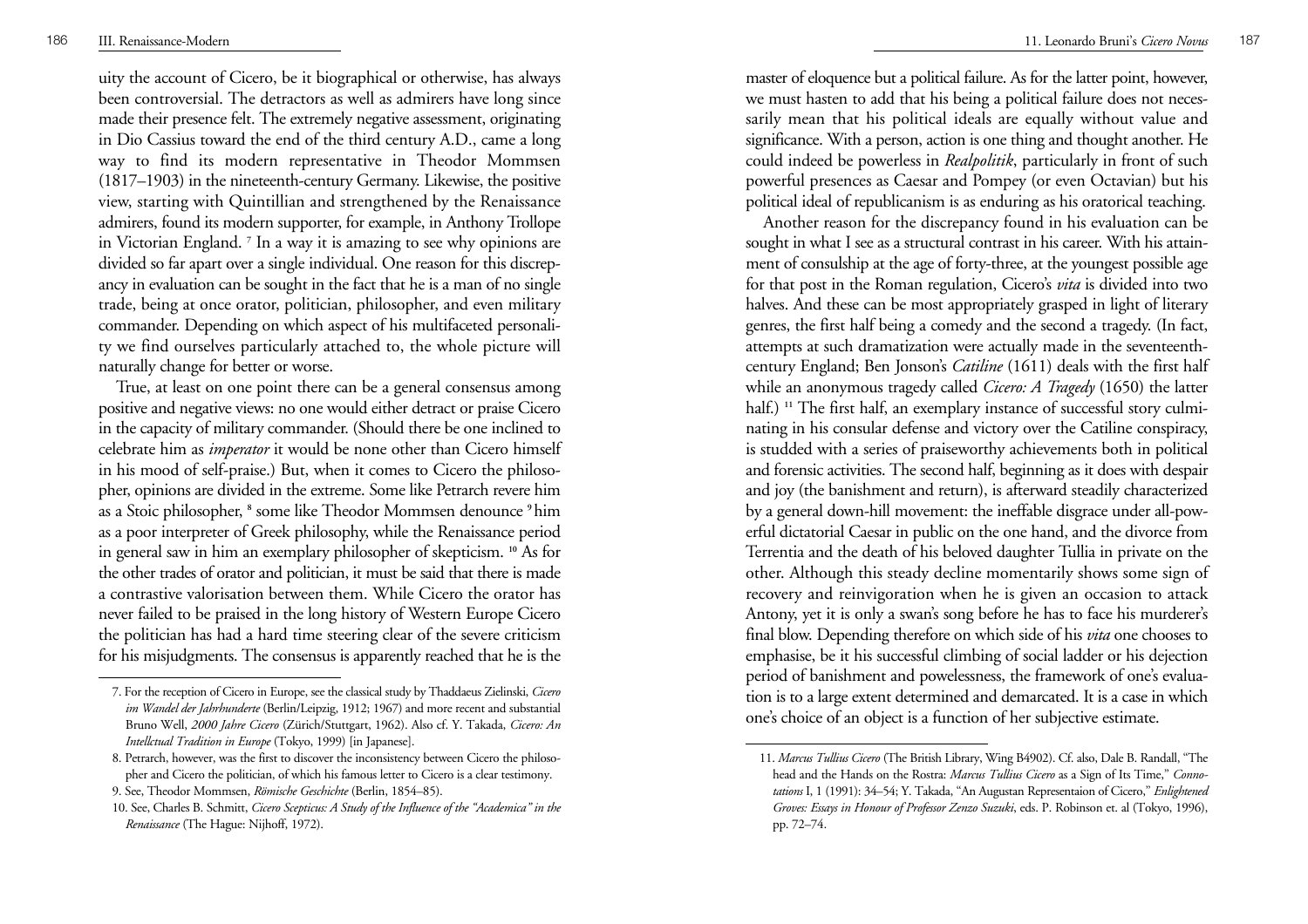In broad outline it is then possible to draw up a kind of typology in the critical discourses about Cicero's life. Eulogies and censures, respectively, have their own distinct *loci* with respect to the different phases of Cicero's career and in conjunction with the various aspects of his personality. Thus, for example, the typical negative view will tend to focus on the latter half of his career, especially in its political side of his behaviour, and ignore his triumphant political activities in the first half. The typical case of eulogies, in contrast, will turn to the first half of his career and examine what a splendid public figure he cuts as an orator-statesman. Of course, the matter, in the nature of things, is not as simple as that. In the notorious instances of vanity and self-praise, for which he is almost always destined to be criticized, are detectable all through his career, and perhaps more visible in the first successful half of ascendancy than in the latter. His philosophical period, the phase of *vita contemplativa*, in which he produced many influential works, and for which he was later to be held much in esteem as a Stoic or Skeptic philosopher, is mainly set in the latter half. But by and large, the above typology seems valid.

# *III*

Theoretically speaking, what must be taken as a strategy in renovating the image of Cicero then is twofold: to lessen in the first place as much as possible the censure he is liable to incur and secondly, to augment in turn as many as possible the praises he has the chance of gaining. And this in fact is precisely what Bruni put into practice, as we have seen him state in his preface, "using what we can collect from both our own and ancient Greek sources on the matter of Cicero, and basing ourselves on a different principle [ab alio exorsi principio], we described his life, his habits and his actions with more mature reflection and ampler information, not acting as translator but as being dictated by our judgment and ideal [non ut interpretes sed pro nostro arbitrio voluntateque]." Let us see then on what kind of different principle he conducts his argument.

(1) The strategy for the amelioration of the negative views

The typical instance of the negative view, as we have noted, tends to

focus on the latter half of his career, especially centering around what is claimed as his ambidextrous dealings with Pompey and Caesar before the battle of Pharsalia. Cicero is often criticised for his double-dealings with these two political giants, for his blatant inconsistency and useless hesitation. Bruni's defensive argument against such criticism lies in stressing rather Cicero's consistency in his political conduct and behaviour. Far from an opportunist double-dealer, Bruni contends, Cicero acts on the firm political principle and ideal whose aim it is to achieve a balance of power between Pompey, Caesar and the Senate. Thus during the period between his return from the banishment and his appointment as governor of Cilicia, the period in which he fortunately and finally saw the death of Clodius, his inveterate enemy, Cicero was flourishing for many years, by seeking to maintain in the republic the middle way that would show him friendly toward both Pompey and Caesar and at the same time respectful toward the Senate (multosque per annos Cicero floruit earn mediocritatem in re publica sequutus ut et Pompeio et Cesari amicissimus esset, nec tamen a gravitate senatoria usquam discederet; p. 456). In fine, this is a realist policy based on the idea of balance of power and has nothing to do with a disgraceful opportunist manoeuvering. And all this for the maintenance of peace, which in turn requires the equilibrium of power in the republic. This political conviction never left him, aware though he was of the fact that he owed Pompey his triumphant return form his miserable banishment. He must have felt his obligation so much to Pompey that he would have been happy to go to war with him and would have preferred a defeat with him to a victory with Caesar, and yet he did not do it at this stage. (Later on, Cicero was precisely to do this on the occasion of the battle of Pharsalia.) Instead, Cicero never ceased to be an author of peace by being a middle man who showed more friendship to neither—tamen ut medius quidam nec alterutri affectior, pacis auctor esse non destitit. The civil war was the last thing he would accept and hence he believed that peace must be maintained at any price. For the sake of peace no compromise seemed to Cicero too dear.

Sententia eius semper una fuit, omnem pacem, quamvis iniquam, civili bello sibi videri preferendam. (p. 460)

(His moral conviction is always one and consistent, i.e., he thinks that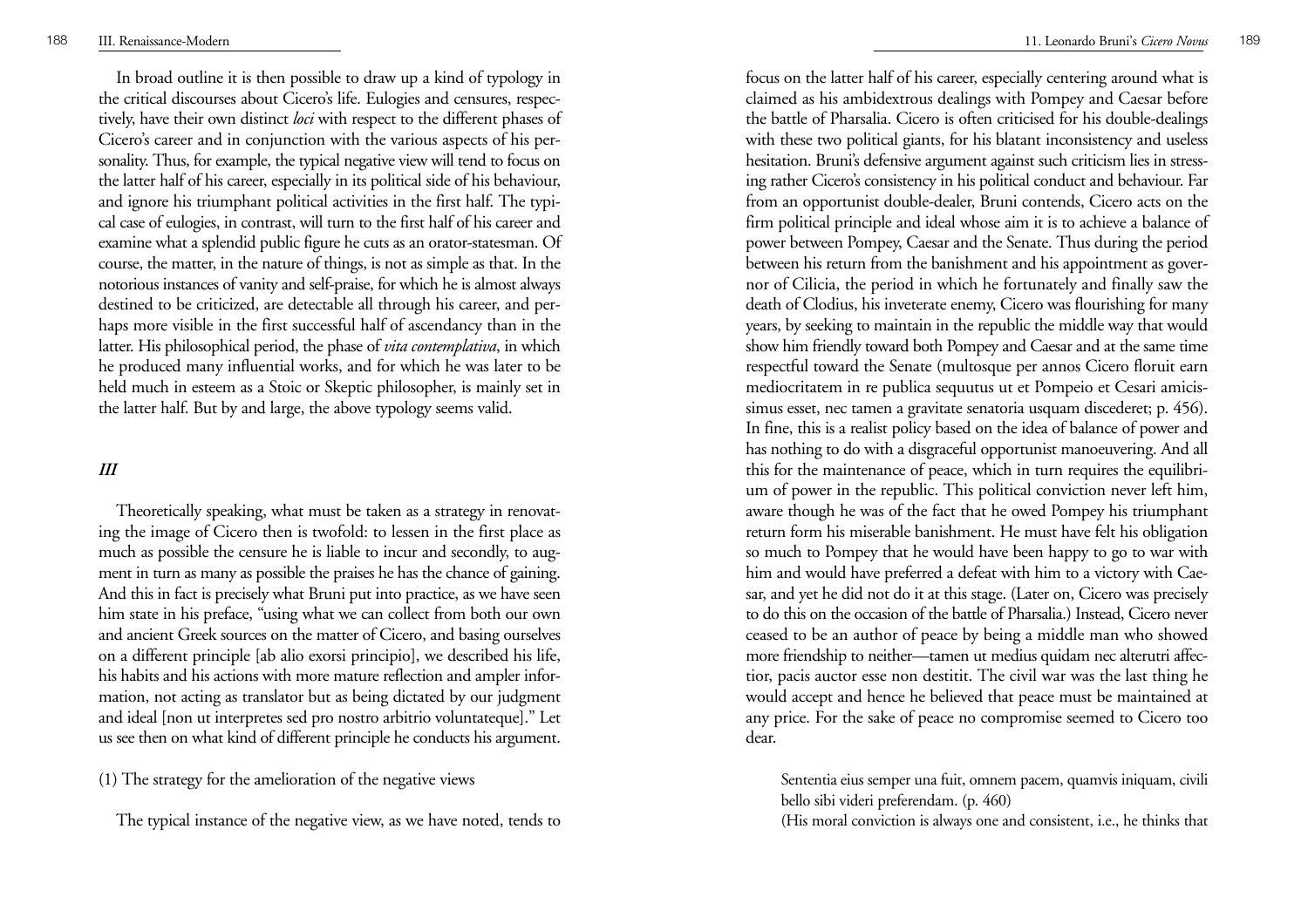# peace of any kind, be it ever inadequate, is preferable to a civil war.)

Elsewhere, Bruni even goes so far as to call this politico-moral conviction of Cicero's as the principle of honesty (honestatis rationem)—ea cunctantem et ambiguum diutius [Pompeius et Caesar] tenerunt, sic tamen ut honestatis rationem semper utilitati securitatique preferret (p. 460) (thus Pompey and Caesar for long considered him [Cicero] hesitant and ambiguous, but it was because Cicero preferred the principle of honesty to his personal advantage and security). Furthermore, Bruni maintains his emphasis on Cicero's integrity in the latter's dealings with Caesar and Antony as well—"Cui [Cesari] Cicero nihil summisse, nihil nisi cum dignitate et magno animo respondit." (p. 460) (To Caesar, Cicero never yielded, unless Caesar answered with dignity and generosity.) So much for Bruni's defense of Cicero's political conduct.

One of the most difficult tasks for any defender of Cicero is, as might be expected, to save him from the censure of self-praise or vainglory. He prides himself on what he has achieved and can hardly refrain from proclaiming it in public. Vainglory was a sin in the Middle Ages and (I believe) still is a blameworthy practice in the modern age. The method that is often used to save him from this negative strain of criticism, particularly in the modern era, is to be sought in the strategic alteration of historicism, from whose point of vantage the ancient Roman social custom and habits are safely put in a distance and seen different and distinct from those of the present. According to this historicist view, in ancient Rome to pride oneself in public on what one has achieved for one's country was neither a sin nor a vice but rather an important and indispensable social function. Desire for fame was a positive value publicly accepted as beneficial for the society.

But Bruni did not adopt this way of excuse. His own way, to the best of my knowledge, was unique in that he tried to justify Cicero's self-glorification by pitting it against Cicero's glorification of others. It is true, Bruni says, that Cicero does indulge in self-praise but, by the same token, he makes it a practice to praise others as much as or no less than himself. When the act of praising is equally devoted to both oneself and others one half (self-praise) cannot deserve the reproach of vainglory.

Una tantum in re audientibus gravem fuisse dicunt, quod de se ac de

illo consulatu suo plurimum loquebatur. Sed hec certe nessarium erat contra invidentes carpentesque repetere, et habebant medicinam quod nemo in laudibus ceterorum hominum magis profusissimus umquam fuit, nemo alilorum commendationibus detraxit minus. (p. 478) (To those who listened to him there was one thing which they said was a problem, i.e., he made too much of himself and his consulship. But it was certainly necessary to repeat these things against those who were envious and invective, and it had some compensation because there was none so profuse in praising others and there was none so modest in criticising others' reputations.)

This is palpably a forced argument, but we must (and I am sure we feel obliged to) take such an attempt by Bruni in good parts. For it was unlikely that Bruni was in a position to enjoy the modern historicist standpoint, which could have allowed him to put Cicero in a totally different interpretive framework. Under the circumstances where the relativist historical perspective was still immature, Bruni can be said to have gone all the length possible to justify Cicero's self-praise.

(2) The strategy for the enhancement of the positive aspects

The incident of the Catiline conspiracy is on any account one of the most significant events in Cicero's whole career. Not only is it dramatic, as is exhaustibly made use of by Ben Jonson for his dramatization, it also marks the zenith of Cicero's *curriculum vitae* while the banishment that immediately follows in contrast bespeaks its nadir. As might be expected, Bruni, all alert in defending Cicero, never failed to take advantage of this outstanding incident. But ingeniously enough, he did not forget to employ the strategy of understatement in the first place.

Qua de re quia vulgaris historia est et ab optimis auctoribus diligentissime scripta, non erit mihi cure nisi pauca, et ea ipsa que singulari aliqua notatione digna videbuntur, repetere. (p. 432)

(Because on this matter there is a vernacular version and is extensively dealt with by excellent writers, it won't be necessary for me to go all over again. All I can say is but a little, i.e., only those parts which seem to be worthy of special attention.)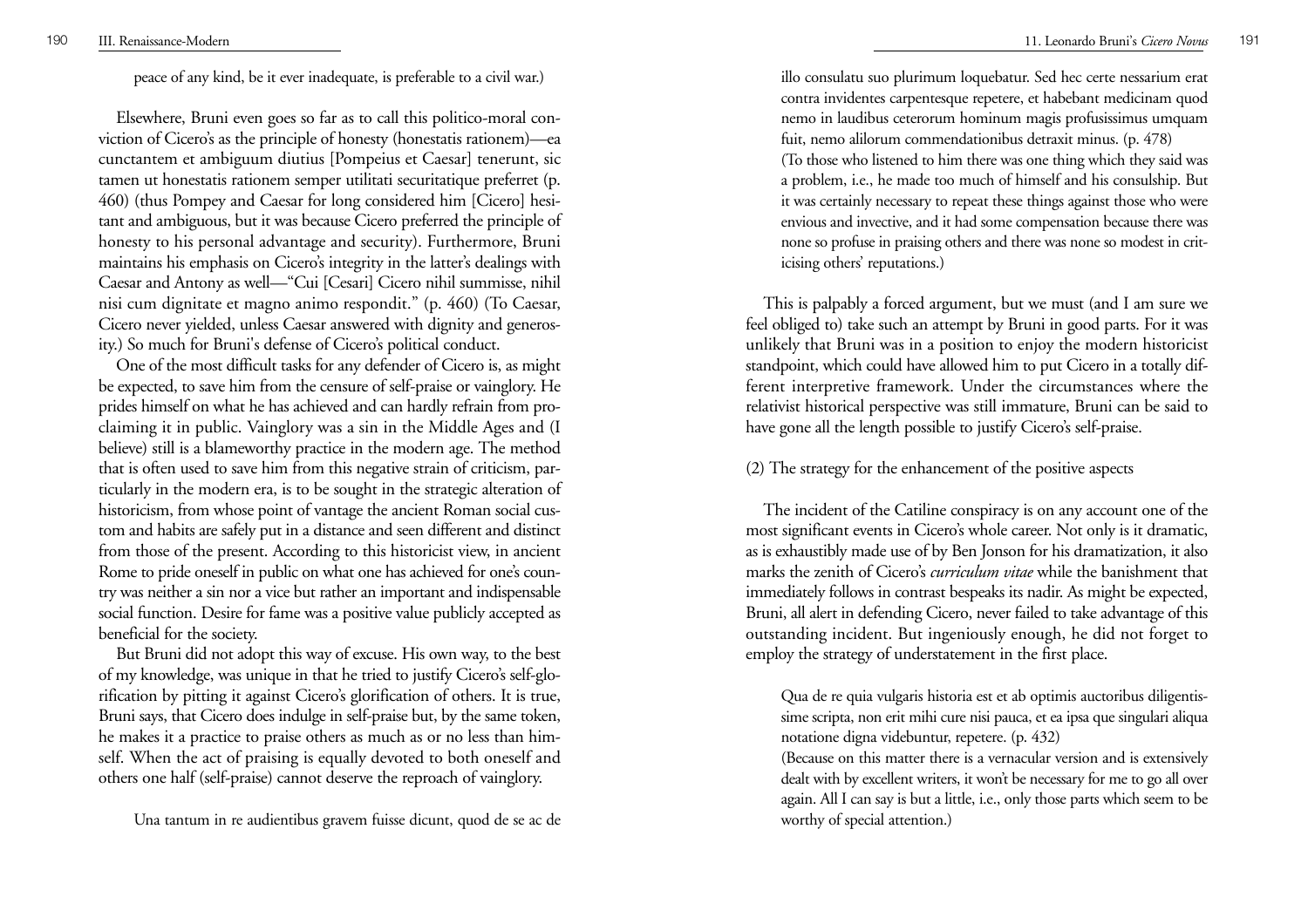Elsewhere, Bruni can be as succinct as ever and is as often as not bold enough to curtail significant passages in their entirety. Thus he cuts out, for example, the whole episode of the Verres impeachment, whose absence in Bruni's *Cicero Novus* is in a way surprising because its inclusion would certainly contribute to the creation of his positive image. But coming to the Catiline conspiracy, Bruni cannot be brief. Throughout no opportunity seems to be lost in emphasizing Cicero's characteristic "prudentia et eloquentia," with which Cicero saved Rome's liberty. At the same time Bruni sees no infelicity at all in repeating the golden passage where Cicero is called « spater patrie ». It is veritably the case that Bruni's account of the Catiline conspiracy begins and ends alike with the same triumphant reference to « pater patrie ».

Hic est ille gloriossimus consulatus, per quem Cicero pater patrie primus omnium Romanorum appelatus est, quam appellationem romani imperatores postea usurparunt. Sed Ciceroni libera adhuc civitate, et non ab hoc vel illo adulatore sed ex sententia M. Catonis, hic tantus honor accessit.

(Here is that most glorious consulship, through which Cicero is called the father of the country, first among all the Romans. This designation is later to be taken up by the Roman emperors, but this great honour is accorded to Cicero when civil liberty is still alive, and that by the opinion of not some adulator but M. Cato.)

# $[\ldots]$

Denique tanti existimate sunt he res ab eo geste, ut M. Cato, vir severus et summe gravitatis, earum gratia patrem patrie putaverit appellandum: quod, ut supra diximus, primo omnium Ciceroni contigit, et quidem in libera civitate, ut inquit poeta quidam imperatores deridens qui ab adulatioribus hoc nomen sumebant: « Roma patrem patrie Ciceronem libera dixit (Iuv. 8. 244) ». (p. 444)

(Finally, his achievements are held in such high esteem that M. Cato, man of austerity and gravity, thinks that because of these he [Cicero] deserves to be called the father of the country: and, as we said above, it was accorded to Cicero for the first time and in the time of liberty, so that a certain poet, poking fun at the emperors who received this designation from adulators, said « Rome at the time of liberty called Cicero

## the father of the country ».)

Thus the advantage the Catiline conspiracy offers for the amplification of Cicero's positive image is fully taken by Bruni, who thereby commemorates, along with Cicero's political feats, his ideal of civic liberty.

For Burni, a representative of the early Renaissance humanism, the accomplishments in *vita activa* as exemplified by Cicero's at the crisis of the Catiline conspiracy were of great importance. But as one of the linkage personalities in the grand Renaissance movement between Petrarch and Machiavelli, both of whom made much of *vita contemplativa* as well as *vita activa*, he was bound to find equally important Cicero's achievements pertaining to the *vita contemplativa*, i.e., works in *litterae humaniores*. It is thus that when the narrative comes to the post-Pharsalian period, where he was forced to abandon actual politics and retire to his private life, Bruni takes the opportunity to cut the thread of his narrative and set out to discuss Cicero's writings. The latter half of his life, as our typology suggests, can hardly be characterized in a positive light; only exceptions are (a) his philosophical (contemplative) activities and (b) the last spurt of anti-Antony diatribes. Bruni does not fail to take full advantage of the former exception. Bruni notes that Cicero is to be remembered not only as "the father of the country" but also as "the father of eloquence and our literature" (parentem eloquii et litterarum nostrarum).

Homo vere natus ad prodessendum hominibus vel in re publica vel in doctrina: siquidem in re publica patriam consul, et innumerabiles orator servavit. In doctrina vero et litteris non civibus suis tantum sed plane omnibus qui latina utuntur lingua lumen eruditionis sapientieque aperuit. […] Hic ad potestatem romani imperii dominam rerum humanarum eloquentiam adiunxit. Itaque non magis patrem patrie appellare ipsum convenit, quam parentem eloquii et litterarum nostrarum. (p. 468)

(He was the man born to make contribution to the people in both politics and learning because as consul he saved the country in politics and as orator saved many. In learning as well as literature he gave the light of erudition not only to his fellow citizens but also to all those who use the Latin language. He added to the Roman imperial power the human-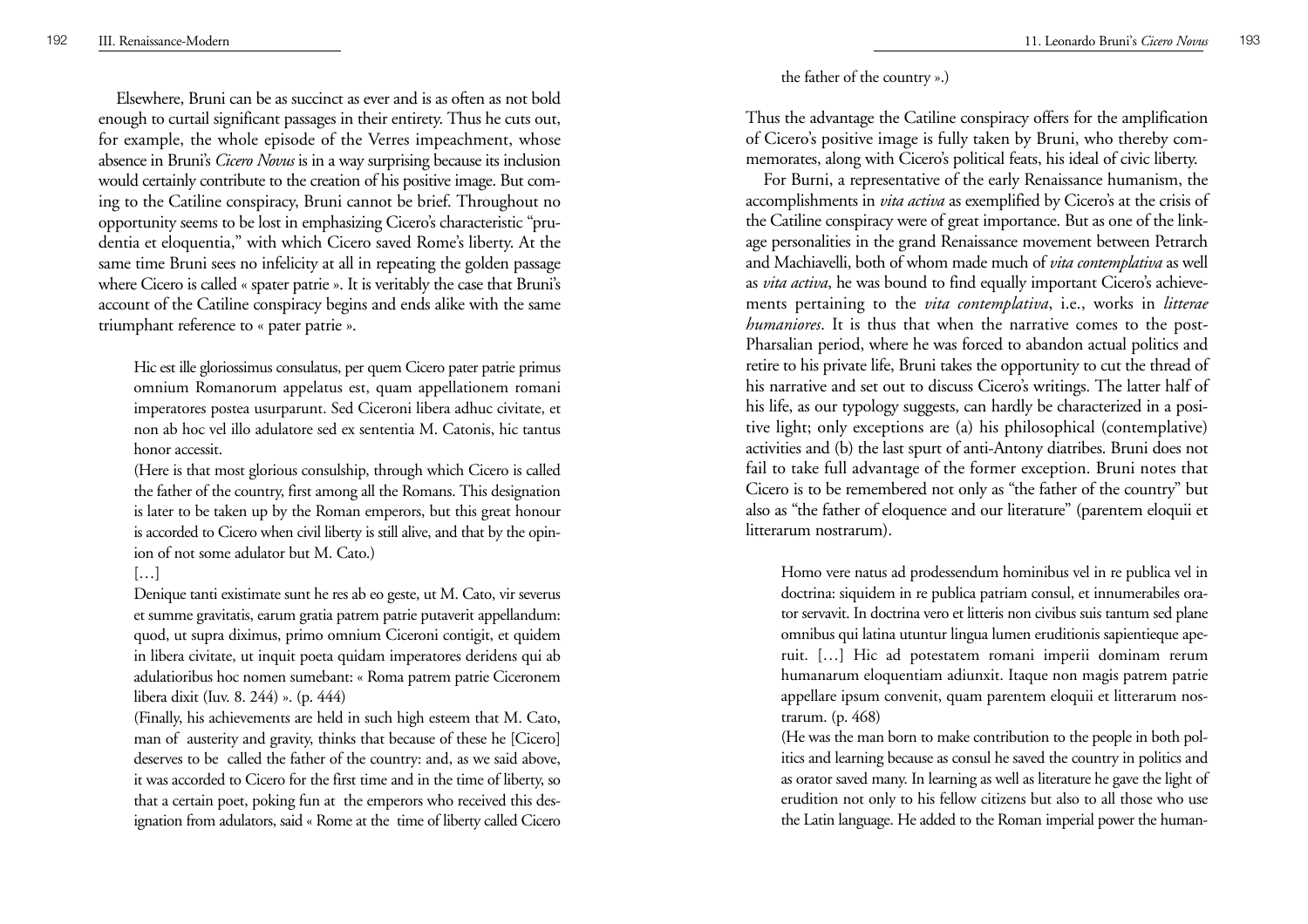ist dominance of eloquence. Thus he should be rightfully called the father of his country no less than the father of Latin eloquence and literature.)

"The father of the country" is to the Roman Empire what "the father of eloquence and literature" to the humanities, or what we call the republic of letters. And then he goes on to give us an analytical description of Cicero's writings, classifying them under four categories: political, forensic, familial, and doctrinal. (The familial comprises his letters addressed to his relatives.)

Genera autem scriptorum eius quadripartita fuerunt. [...] Alia publica sunt, alia forensia, quedam familiaria, quedam studiorum atque doctrine. (p. 470)

(His writings were of four different types… Some are political, some forensic, some familial and some theoretical or doctrinal.)

When he enumerates Cicero's works according to his fourfold classification Bruni is veritably at his best. Plutrach's original life is second to none in ingeniously incorporating in his narrative as many references as possible to Cicero's writings, of which, however, there is no separate treatment. It is one of the originalities of *Cicero Novus* to abandon the narrative and <sup>g</sup>ive a systematic exposition of Cicero's works, about which there has been, to the best of my knowledge, no such thorough treatment. The section concludes in the vein where again the co-presence of both the "active" and the "contemplative" ideals is emphasized:

Illud dixisse sat erit: ex tanta multitudine studiosorum hominum, qui vel in eius etate fuerunt vel postea secuti sunt, neque dicendo adhuc quispiam Ciceronem equavit neque scribendo prioximus accessit. (p. 478)

(Suffice it to say this: there have been a multitude of learned men, be they his contemporaries or his followers in later ages, but there has been none who proved himself equal to him in speaking or has come near to the equal in writing.)

By stressing Cicero's eminence in both speaking (dicendo) and writing

(scribendo), Bruni ingeniously succeeds in producing the comprehensive image of Cicero, through which it looks as if the negative aspects of his later "active" life were replaced by the grandeur of his intellectual works produced in *otium*.

# *IV*

In this way Bruni carried out his defense of Cicero as much by alleviating the negative aspects, for which Cicero is usually criticized, as by augmenting the positive sides more than ever. But this does not mean he is thorough in his purgation of negative details to such an extent as to strike out every possible infelicity. There remain in fact some passages which, read straightforwardly, show Cicero in a disadvantageous light.

For example, in the course of the narrative dealing with the Catiline conspiracy, the people are said to have been terrified at the sight of the conspirators being taken one after another to execution. The people were not simply horrified; they were terror stricken because they witnessed that the country was entirely put in the power of the consuls and the senate, leaving no room for any opposition from the people (quod in potestate consulis et senatus positam rem publicam sine ulla contradictione intuebatur (p. 442): because [the people] saw the republic placed in the power of the consuls and the senate without any objection permitted). This passage, where the consular and senatorial power is suggested to verge on the tyrannous cruelty, is indeed no Bruni's creation but originates from Plutarch, but it certainly comes as a surprise to find Bruni the would-be champion of Cicero—and of republican ideal if we are to accept Hans Baron's theory of "Civic Humanism"—keep it intact. Non-emphatic and brief as it is, the reference to the dismal power the republican authority gave the impression of exerting seems of much importance.

Similarly, in reference to the murder of Clodius (Cicero's lifelong enemy) by Milo, Bruni did not conceal the suspicion (as Plutarch transmits him) that Cicero was responsible for the whole transaction of the assassination (nec abfuit suspicio Ciceronem eius cedis auctorem suasoremque fuisse (p. 456): there was not without suspicion that Cicero was the author and instigator of his [Clodius's] murder). It is true that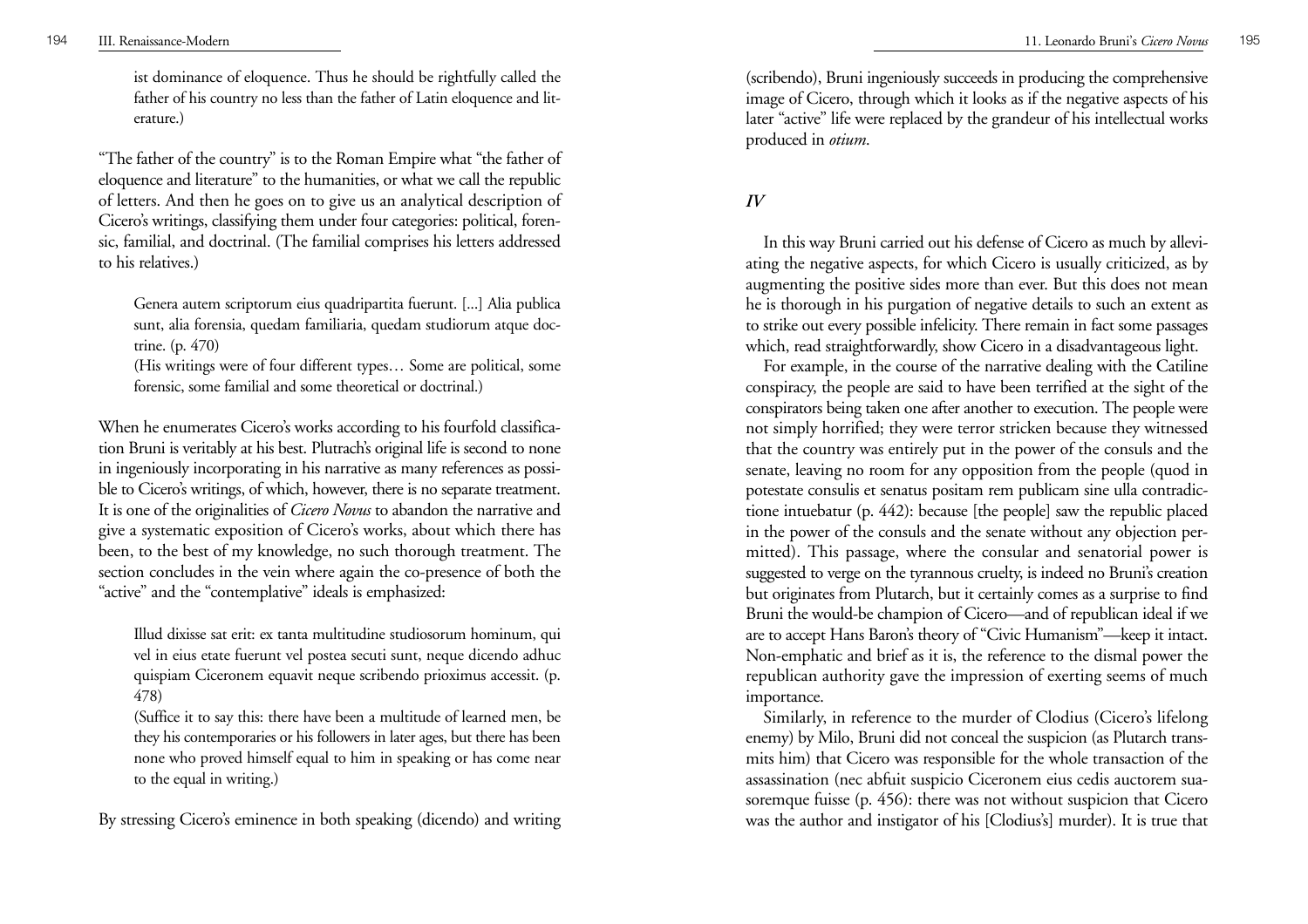Clodius, as every reader of *Life of Cicero* (of any version) knows, is a villain who may deserve death by murder. But this is not the place where that kind of poetic justice should be employed. Together with the almost tyrannical exertion of power at the time of the Catiline crisis, this suspicion of wire-pulling for Clodius's murder helps to contribute to the negative image of Cicero. It certainly is not conducive to the straight encomium—provided that Bruni's intention here was solely directed to the panegyric—of Cicero the politician.

Another instance that does not work to Cicero's credit is found in the passage that describes his behaviour during the period of his banishment. Of the dishonorable actions and behaviours that can be picked up in the typical version of Plutrach's *Life of Cicero*, this instance may come as the second or third, the first being the inveterate habit of self-praise.

Tulit autem hoc exilium non forti animo, nec ut homini philosopho convenire videbatur, sepe damnans se ipsum quod ferro non dimicasset, damnans consilia amicorum et perfidiam culpans, semper ad Italiam conversus, semper dolore et merore anxius. (p. 452)

(However, he did not endure this exile with firm mind and his behaviour did not seem to be proper to a philosopher, often regretting that he had not entrusted himself to the sword, censuring his friends' advice and blaming them treacherous, always turning his face to Italy, always distressed by sorrow and misery.)

The passage reminds us of Petrarch's disillusionment in the previous century (1345) when he happened to find the manuscripts thitherto unknown of Cicero's *Epistolae ad Familiares* (*Letters to his Friends*), which ironically revealed the "infirmity of mind" and the "behaviours improper and unsuitable to a philosopher of his caliber." Petrarch was not in a position to know Plutarch: the Greek original version does not seem to have reached him, or if reached, he had no Greek with him to read it anyway. Bruni, on the other hand, was learned enough to read Greek and had access to a copy of the original Plutarch. Perhaps with his knowledge of both original Plutarch and the *Epistolae*, which had long since been a common currency among the humanists, Bruni had no way but to corroborate Petrarch's shocking discovery, i.e., the inconsistency between his actions and what Cicero propounds as philosopher.

Now, it may well be puzzling to find these damage-making passages retained in the biographical enterprise by someone who, considering that "even Plutarch himself did not fulfill [Bruni's] wishes and aspirations sufficiently,"—to quote again from his preface—"therefore, putting aside Plutarch and the translation of his work, using instead what [he] can collect from both [his] own and ancient Greek sources on the matter of Cicero, and basing [himself] on a distinct principle of [his] own, [he] described his life, his habits and his actions with more mature reflection and ampler information, not acting as translator but as being dictated by [his] judgment and ideal." Read in light of this statement, the abovementioned defects and weak points detectable in Cicero will probably belong to the description made "on a distinct principle of [his] own" and "with more mature reflection and ampler information." That what one wishes and hopes for (desiderium animi) in the illustrious description of a man comes to subsume certain references to his defects may look contradictory, and indeed it would be so if the negative references far overweighed the positive effects the "desiderium animi" aims to produce. Being as they are, however, the negative references in this instance are better to be understood as a kind of foil against which the positive side may enhance its forces. It seems to me that the references to Cicero's infelicitous conducts either in political action (at the Catiline crisis and the Clodian murder) or in personal behaviour (during the banishment) bring about, if implicitly, the felicitous effects for both Bruni and Cicero, giving the sense of "honesty and sincerity" to the whole picture Bruni describes on the one hand, and "the breadth and depth" to Cicero's human nature that is being described. Is it too much to say that by the presence of these non-conformist elements, the entire field gainsstrength accordingly?

## *V*

All in all, then, Bruni's *Cicero Novus* is new in its method and effects. The critical and corrective gesture it first shows toward its predecessor's unsatisfactory translation soon reveals itself as aspirations to an ideal illustration of the man he never ceases to adore. Bruni's aspirations (desiderium animi), as we have noted, must be characterized as "trans